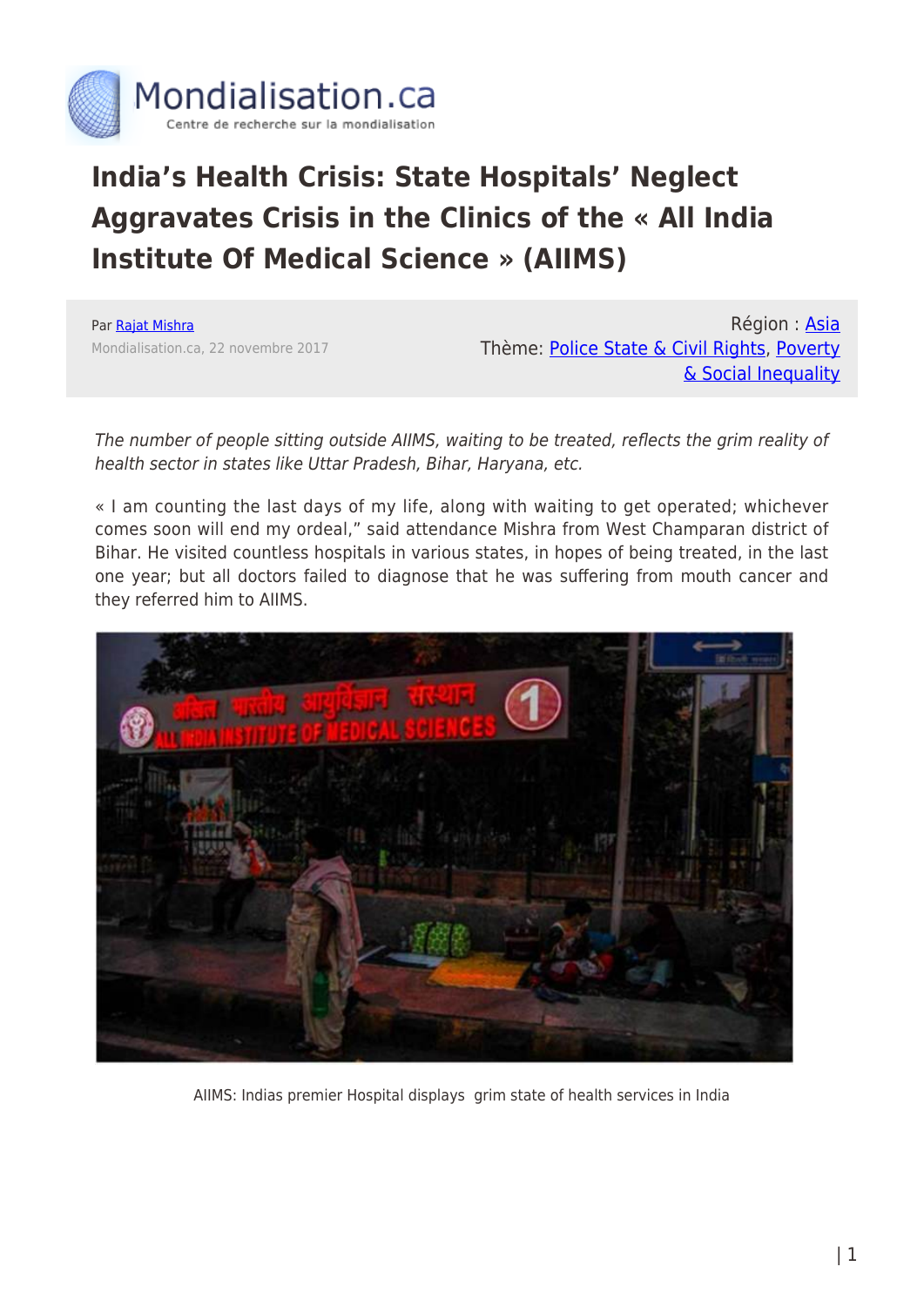

Bus stops outside AIIMS turns into beacon of light for the poor patients

Santoshi Devi and Manoj Kumar Sahu from Kanpur district wait for their seven year old son, who was hit by a bike while he was crossing the road, to be treated. After getting treated for 5 months in Lala Lajpat Rai hospital in Kanpur, doctors suddenly referred the child to AIIMS saying that they did not have the necessary machines for surgery.

According to the 60th AIIMS Annual Report of the year 2015-2016, most of the outstation patients were from UP followed by Bihar, which reflects the dire state of health facilities in two of the most populous states of India.

Amit Gupta, chief spokesperson of AIIMS, said that 50% of the patients coming to AIIMS do not even need AIIMS-like facilities. According to him, these patients could be treated in their home states as well.

 "Simple surgeries like uncomplicated Hernia, Hydrocele and other smaller surgeries are cramping the system of AIIMS," said Gupta.

Speaking about the massive rush, he added

« It is the failure of the system that everybody is flocking to AIIMS. It was not envisioned for AIIMS to be treating common ailments but it was established to deal with complex cases."

An Internal Committee Constituted by AIIMS under the supervision of Chandralekha in 2013, who was faculty head at anesthesiology department stated that in ICU with 225 Beds and Surgical block with 121 beds. The problem ranges from congestion to shortage of manpower, medicine and funds. But report concluded that on equipment front the picture is not so grim. All ICUs have modern beds, advanced technology and facilities. AIIMS 60th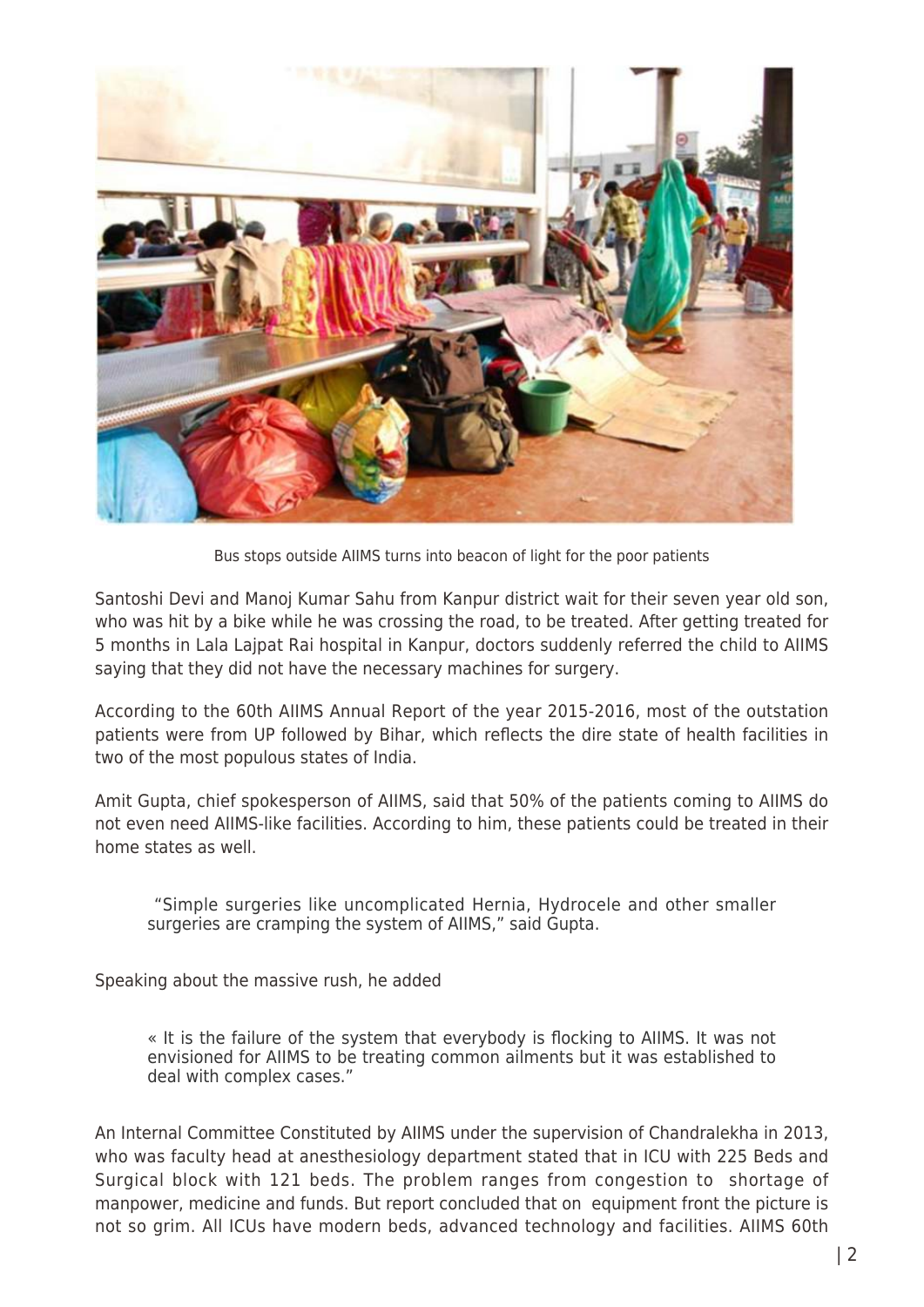Annual report also reflects the numerous problems such as manpower shortage, as there is huge gap between the number of patients coming to AIIMS and the patients who undergo treatment in AIIMS. According to the Report, year 2015-2016, witnessed outpatient attendance at 18,33,156 but only 1,02,037 fortunate patients got treated in AIIMS. This huge gap alludes to the manpower shortage in AIIMS, as per report the sanctioned faculty strength in AIIMS is 882 but in position faculty strength is 718, so there is need for 182 more faculty members to be recruited. Even number of technicians are not as per sanctioned strength, number of technicians for ECG and ventilator is also less than required which is exacerbating the situation. Even in job category A,B,C which comprises technicians and staff members other than doctors are also less than the sanctioned strength.

In the Emergency wing AIIMS, shortage of resident doctors is also affecting the services, as per report there is shortage of resident doctors who are temporarily employed, they left their job to appear in entrance examination for pursuing MD (Master in Medicine) thus creating large number of Doctors positions vacant. This is situation every six month, when tenure of resident doctors ends or when they left job to pursue higher studies.

« Within last ten years we have increased faculty strength from 300 to 600 and we are working hard to recruit more and more doctors and nurses at every level said , » said spokesperson of AIIMS.

The central government is resorting to every available option to increase the number of beds so that more patients can be treated. Currently, AIIMS has a total bed strength of 2,500 but with further development of the trauma center, AIIMS' bed strength will directly go up by 2,000.

« Even if we get 10,000 beds, this problem will persist, » said Gupta.

He added that states should take cognizance of the fact that referring patients to AIIMS should be the last resort. State administration should equip hospitals with the required facilities to treat patients. This will help the system to reduce the inconvenience caused to patients who are forced to spend months and years on pavements and metro stations outside the hospital.

La source originale de cet article est Mondialisation.ca Copyright © [Rajat Mishra](https://www.mondialisation.ca/author/rajat-mishra), Mondialisation.ca, 2017

## Articles Par : [Rajat Mishra](https://www.mondialisation.ca/author/rajat-mishra)

**Avis de non-responsabilité** : Les opinions exprimées dans cet article n'engagent que le ou les auteurs. Le Centre de recherche sur la mondialisation se dégage de toute responsabilité concernant le contenu de cet article et ne sera pas tenu responsable pour des erreurs ou informations incorrectes ou inexactes.

Le Centre de recherche sur la mondialisation (CRM) accorde la permission de reproduire la version intégrale ou des extraits d'articles du site **Mondialisation.ca** sur des sites de médias alternatifs. La source de l'article, l'adresse url ainsi qu'un hyperlien vers l'article original du CRM doivent être indiqués. Une note de droit d'auteur (copyright) doit également être indiquée.